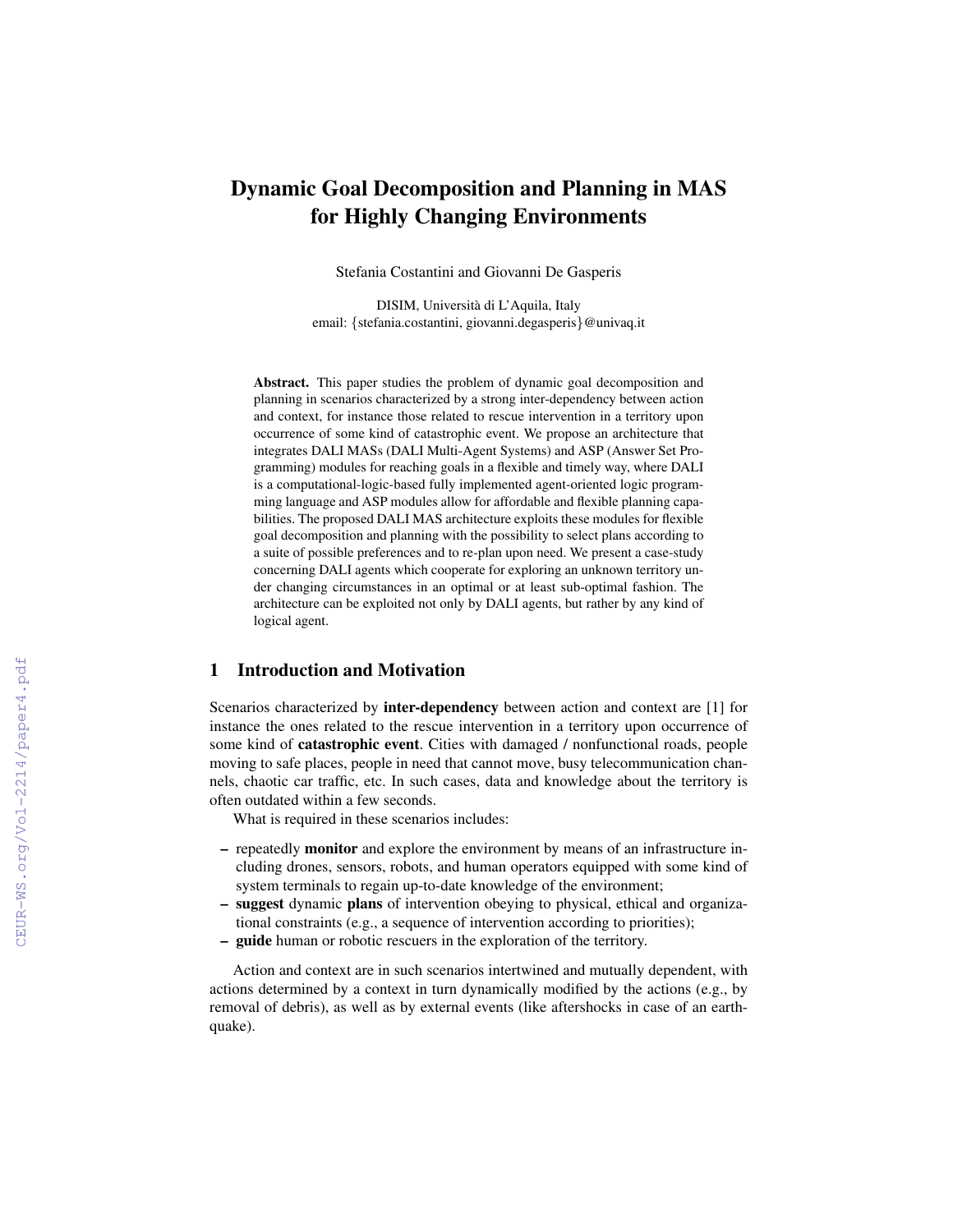

Bottom left Flooding: USA, 2010; Bottom right Fire: Chile, 2012.

Fig. 1. Top row: *Earthquake:* L'Aquila, Italy, 2009;

In this paper we propose an approach which seamlessly integrates activity plans and dynamic knowledge acquisition on the environment within the framework of a logicbased multiagent-oriented system. In particular, we concentrate as a case-study on the exploration of the environment: in fact, after catastrophic events previous knowledge about the environment may be no longer valid, and hence the environment must be considered as (at least partially) unknown. Thus, exploration and dynamic acquisition of up-to-date data is a prerequisite for organizing rescue.

Adaptive autonomous agents [2–4] are capable of adapting to partially unknown and potentially changing environments. This requires agents to be capable of various forms of commonsense reasoning and planning. Since [5], we advocated agent architectures capable of smooth integration of several modules/components representing different behaviors/forms of reasoning, possibly based upon different formalism. Therefore, the overall agent's behavior can be seen as the result of dynamic combination of these behaviors, also in consequence of the evolution of the agent's environment.

We propose in particular to adopt Answer Set Programming (ASP) modules, where ASP (cf., among many, [6–9] and the references therein) is a successful logic programming paradigm which is nowadays a state-of-the-art tool for planning and reasoning with affordable complexity, for which many efficient implementations are freely available [10]. We in fact augmented the DALI agent-oriented language, invented and developed by our research group [11–14], with a plugin for the invocation of answer set solvers. ASP modules can be exploited in agents in a variety of ways [5], for instance (but not only) for (limited forms of) reasoning about possibility and necessity. We have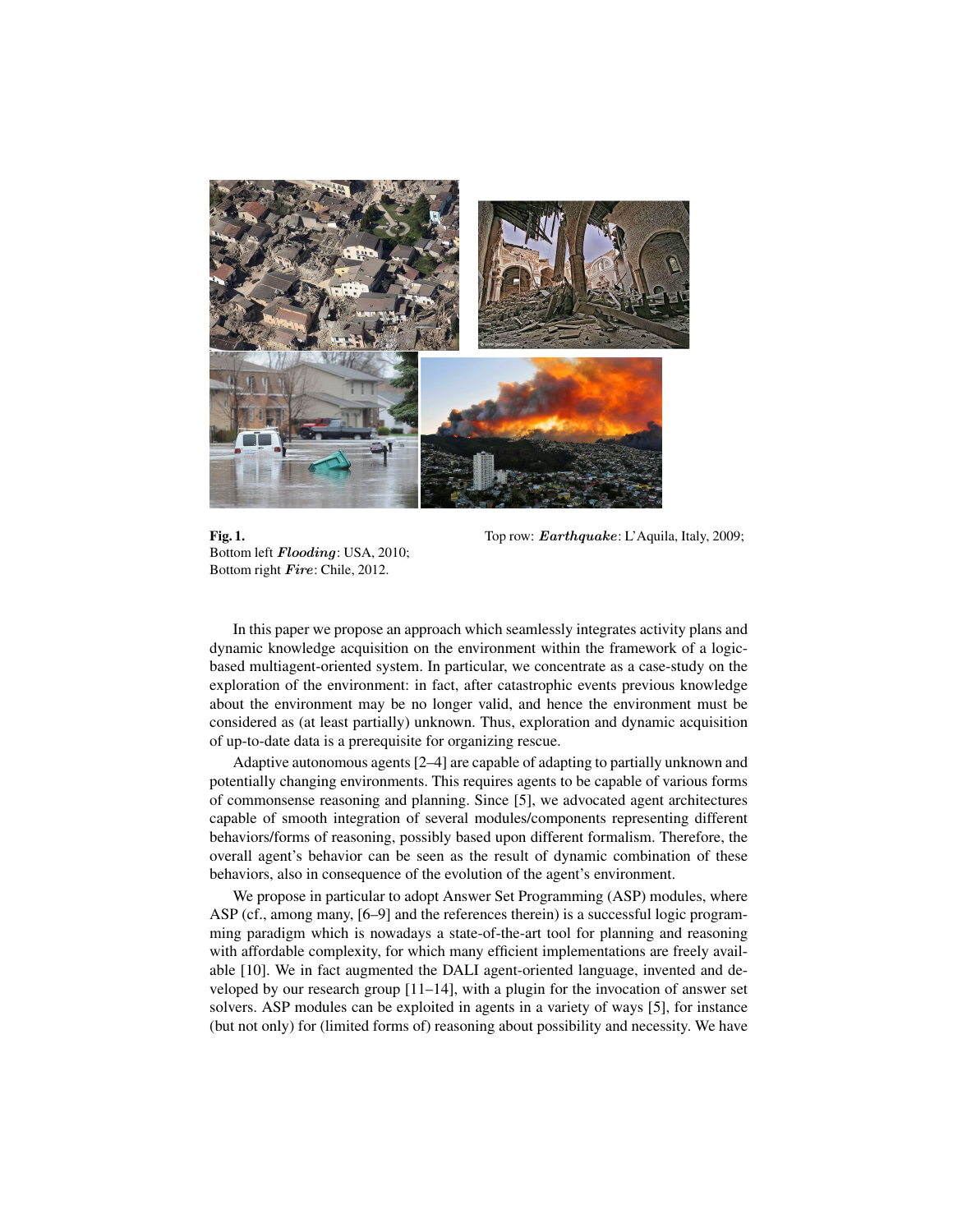recently enhanced the integration by adopting ASP modules for planning purposes, allowing an agent or a MAS to choose among the various plans that can be obtained by means of suitable preferences. Lately, we also introduced a ProbLog [15] in DALI, to compute answers with associated *probabilities*: in this way, an agent is able to choose the course of action also according to probabilistic considerations.

In this paper, we show an architecture (that we have designed and developed for DALI, but that can be easily adapted to other agent-oriented frameworks) to cope with complex goals, i.e., goals that can take profit from the subdivision into sub-goal because one of the following (or both) is the case:

- the instance size of the planning problem to be solved for reaching the goal is too big for efficient and timely solution, so the instance must be partitioned (if possible) and the sub-solutions must then be combined/merged together;
- the goal naturally splits into sub-goals where plans can/must be devised separately, and then combined/merged together.

The architecture exploits not a single DALI agent but a MAS (Multi-Agent System), with suitable components for planning and executing plans, but also for partitioning goals and controlling the generation/exploitation of solutions, and possible (even partial) re-planning in case of environmental changes.

The effectiveness of this solution is demonstrated by means of a case-study where DALI agents cooperate in order to explore an unknown territory upon occurrence of some kind of catastrophic event (earthquake, fire, flooding, terrorist attack, ect.).

We propose a solution based upon a MAS instead of a monolithic software solution because we consider important that each software component, that we implement as an agent, should partially retain its autonomy during asynchronous event processing. In fact, in this way each agent can be enriched with high-level reasoning/control behaviors that can coexists with the planning/executing activity. The MAS solution also permits to distribute the computational effort and increases overall robustness by means of advanced features such as self-monitoring and self-diagnostic, as shown in [16]. As discussed below, the MAS can be based upon a controller agent which partitions a planning problem and, according to certain features (e.g., related to plan selection), assigns tasks of planning, re-planning and plan execution. ASP modules are meant to be exploited for planning purposes. Qualitative aspects of the proposed solution consist in: (1) the general MAS structure, that can be customized in order to cope with real-world problems rather than toy instances; (2) the interaction between the MAS and the ASP module(s); (3) the adoption of preferences for choosing among possible plans.

The paper is structured as follows. First, we recall ASP and the DALI language and framework. We then present the proposed architecture, and the case study. Finally we discuss the proposal and some related work and conclude.

### 2 Answer Set Programming in a Nutshell

"Answer set programming" (ASP) is a well-established logic programming paradigm adopting logic programs with default negation under the *answer set semantics*, which [17, 18] is a view of logic programs as sets of inference rules (more precisely, default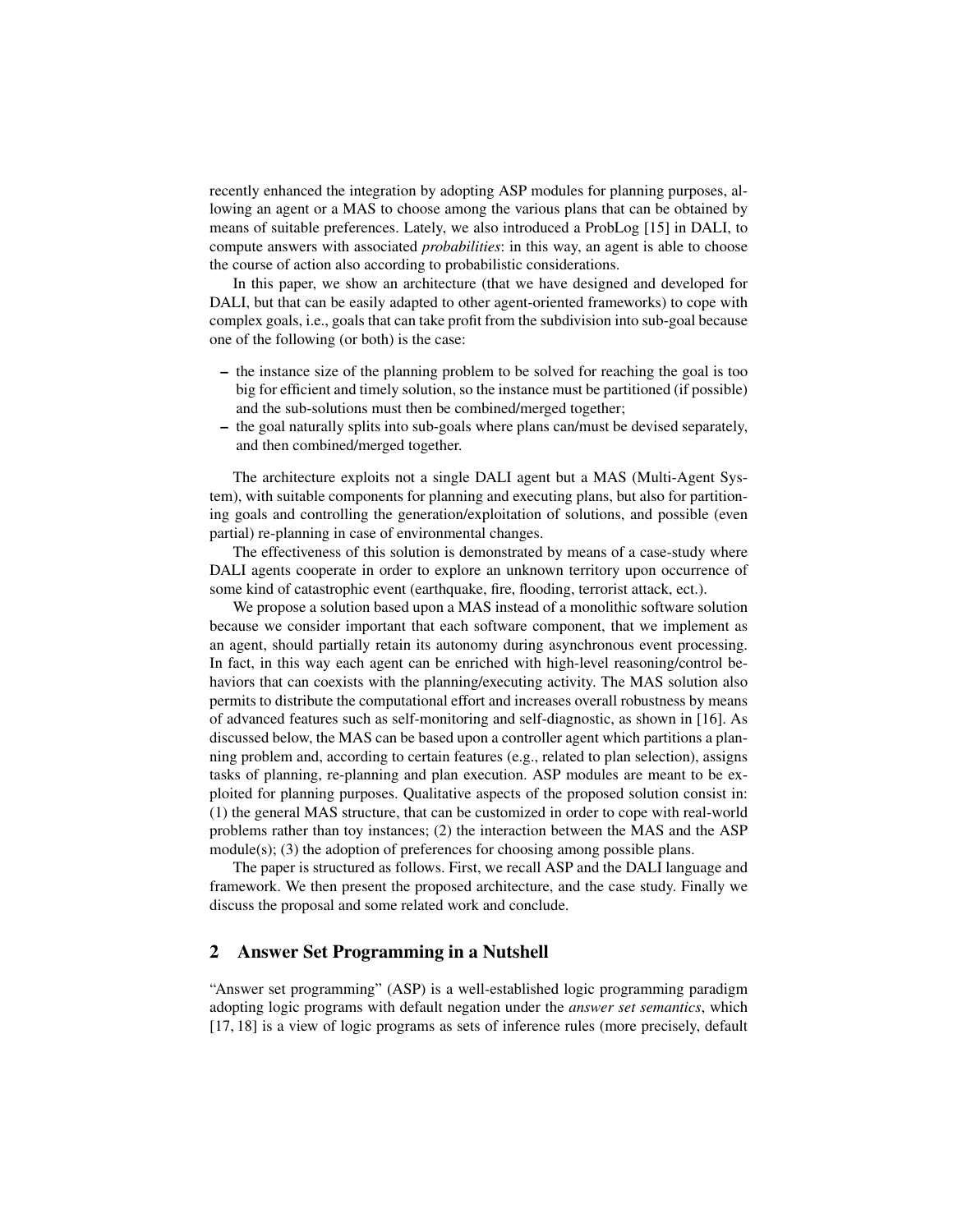inference rules). In fact, one can see an answer set program as a set of constraints on the solution of a problem, where each answer set represents a solution compatible with the constraints expressed by the program. For the theory and the applications of ASP, the reader can refer for instance to [6–9]. Planning is among the most suitable and successful applications of ASP: c.f., e.g., [19, 20] and the references therein, treating planning in ASP even under incomplete information. Several well-developed answer set solvers [10, 6] that compute the answer sets of a given program can be freely downloaded by potential users. The functioning and features of such solvers is illustrated in articles appearing in [6].

Syntactically, an ASP program (or, for short, just "program")  $\Pi$  is a collection of *rules* of the form

$$
H \leftarrow L_1, \ldots, L_m, \text{ not } L_{m+1}, \ldots, \text{not } L_{m+n}
$$

where H is an atom,  $m \geq 0$  and  $n \geq 0$ , and each  $L_i$  is an atom. Symbol  $\leftarrow$  is usually indicated with :- in practical systems. An atom  $L_i$  and its negative counterpart not  $L_i$ are called *literals*. The left-hand side and the right-hand side of the clause are called *head* and *body*, respectively. A rule with empty body is called a *fact*. A rule with empty head is a *constraint*, where a constraint of the form

$$
\leftarrow L_1, ..., L_n.
$$

states that literals  $L_1, \ldots, L_n$  cannot be simultaneously true in any answer set.

Unlike other paradigms, a program may have several answer sets, each of which represents a solution to given problem which is consistent w.r.t. the given problem description and constraints, or may have no answer set, which means that no such solution can be found. Whenever a program has no answer sets, it is said to be say that the program is *inconsistent* (w.r.t. *consistent*). In the case of planning, each answer set (if any exists) represents a plan.

All solvers provide a number of additional features useful for practical programming, that we will introduce only whenever needed. Solvers are periodically checked and compared over well-established benchmarks, and over significant sample applications proposed at the yearly ASP competition (cf. [21] for a recent report).

### 3 The DALI language: Framework and Applications

DALI [11, 12] (cf. [13] for a comprehensive list of references) is an Agent-Oriented Logic Programming language. The DALI semantics [22] is fully logical, and the change of state proper of agents' functioning is modeled by means of a concept of *Evolutionary Semantics*. DALI agent is triggered by several kinds of events: external events, internal, present and past events.

External events are syntactically indicated by the postfix *E*. Reaction to such events is defined via reactive rules, indicated by the special token  $\Rightarrow$ , i.e., a reactive rule is of the form  $External_e$  vent :> Reaction; reactive rules can also be defined upon a set of external events. The agent remembers to have reacted by converting an external event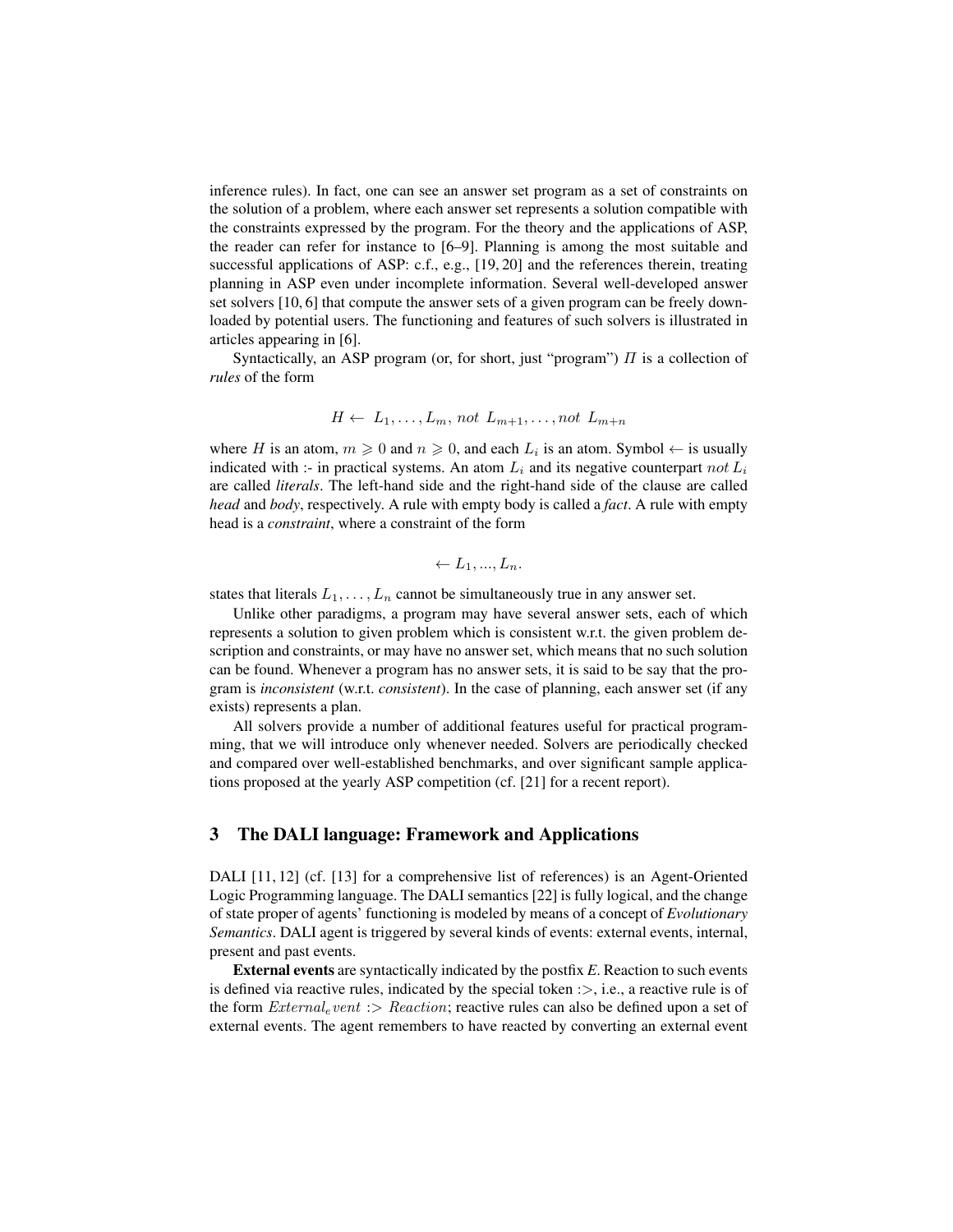into a *past event* (postfix *P*), with a related time-stamp. An event perceived but not yet reacted to is called "present event" and is indicated by the postfix *N*.

In DALI, actions (indicated with postfix *A*) may have or may not have preconditions: in the former case, the actions are defined by actions rules, in the latter case they are just action atoms. An action rule is characterized by the new token :<. Similarly to events, actions are recorded as past actions.

Internal events is the device which makes a DALI agent proactive. An internal event is syntactically indicated by the postfix *I*, and its description is composed of two rules. The first one contains the conditions (knowledge, past events, procedures, etc.) that must be true so that the reaction (in the second rule) may happen. Thus, a DALI agent is able to react to its own conclusions. Internal events are automatically attempted with a default frequency customizable by means of directives in the initialization file, where the frequency will depend upon the very nature of each such event, and the degree of criticality for the agent.

The sample DALI program below is aimed to illustrate how to use the main language features, and which is their role. There is an external event, namely request  $E(K)$ , representing some request, say of kind  $K$ . The event is first of all detected in the incoming event queue, where at this stage it is considered as a present event  $requestN(K)$ . The presence of the event determines some kind of reasoning (not specified here), performed by the procedure  $evaluate\_request(K, Outcome)$  which will return a result in its output parameter  $Outcome$ . Then, the event will be reacted to by a dedicated reactive rule, which in the example invokes a procedure  $manaq$ e request(K); in general however, the reaction may involve any combination of reasoning tasks and action execution. The manage\_request(K) procedure is supposed to check some conditions, choose a suitable action to perform and then try to actually execute this action by invoking  $perform\_actionA(Act)$ . However, executing the action may not be immediate, as in this case the action has preconditions (expressed in the last rule). Specifically, for the action to be executable the necessary resources must be acquired. In the meanwhile, if the evaluation of the request leads to an outcome of  $suspect\_attack$ , then this is interpreted as an internal event, namely *evaluate\_requestI*( $K$ , *suspect\_attack*), which leads to another reaction, in this case raising some kind of alert. Thus, application of event-condition-action reactive rules constitutes only a part of a DALI agent behavior. In fact, in addition to reacting to external events a DALI agent can reason on incoming events, can trigger new reactions based upon internal reasoning, can reason about actions, etc.

```
evaluate\_request(K, Outcome): request(N(K)).evaluate\_request(K, Outcome):...
evaluate\_requestI(K, suspect\_attack) :> raise_alert(suspect_attack).
requestE(K) :> manage_request(K).
```

```
manage\_request(K): check\_conditions(K),choose\_action(Act), perform\_actionA(Act).perform\_actionA(Act) \leq get\_resources(Act).
```
The DALI communication architecture [23] implements the DALI/FIPA protocol, which consists of the main FIPA primitives, plus few new primitives which are par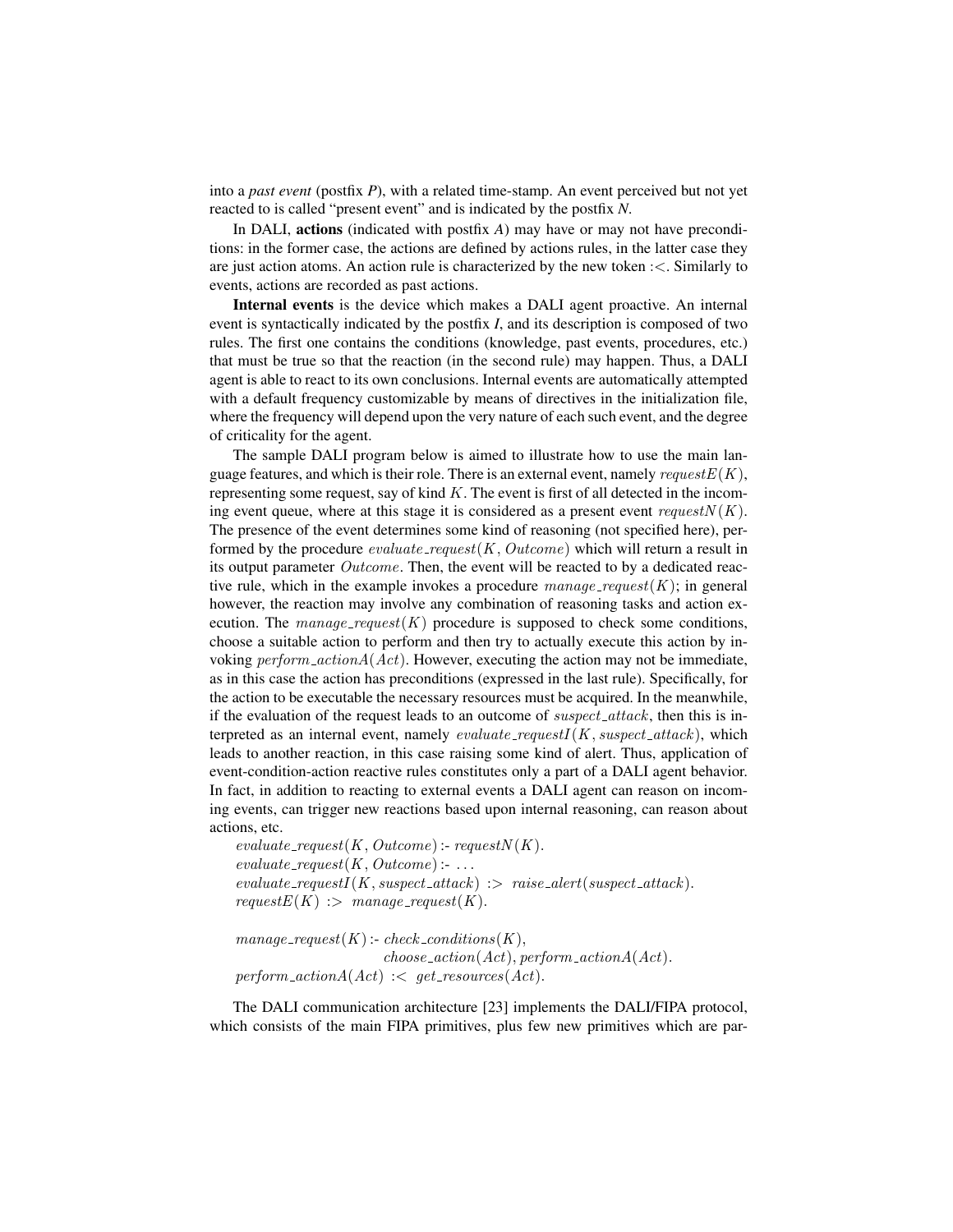ticular to DALI. The architecture includes a filter on communication based on special primitives, ontologies and forms of commonsense reasoning. This advanced communication architectures allows DALI agents to implement quite sophisticated forms of interaction, like learning by exchanging sets of rules [24]. DALI has also a *goal* construct to define simple plans, similarly to what done in the AgentSpeak language [25, 26]. As seen below however, for more involved planning tasks one can employ suitable ASP modules.

The DALI programming environment at current stage of development [14] offers a multi-platform folder environment, built upon Sicstus Prolog programs, shells scripts, Python scripts to integrate external applications, a JSON/HTML5/jQuery web interface to integrate into DALI applications, with a Python/Twisted/Flask web server capable to interact with A DALI MAS at the back-end. We have recently devised a cloud DALI implementation, reported in [27, 28]. In fact, as we have since long been convinced of the potential usefulness of the DALI logical agent-oriented programming language in the cognitive robotic domain, in the above-mentioned papers we have presented the extensions to the basic pre-existing DALI implementation which add a number of useful new features, and in particular allow a DALI MAS to interact with robots. As shown in [27], the DALI framework has been extended to "DALI 2.0" by using open sources packages, protocols and web based technologies. DALI agents can thus be developed to act as high level cognitive robotic controllers, and can be automatically integrated with conventional embedded controllers. The web compatibility of the framework allows real-time monitors and graphical visualizers of the underline MAS activity to be specified, for checking the interaction between an agent and the related robotic subsystem. The cloud package ServerDALI allows a DALI MAS to be integrated into any practical environment. In [28] illustrate the recent "Koiné DALI" framework, where a Koiné DALI MAS can cooperate without problems with other MASs, programmed in other languages (logical or non-logical), and with object-oriented applications. In summary, the enhanced DALI can be used for multi-MAS applications and hybrid multi-agents and object-oriented applications, and can be easily integrated into preexisting applications.

The DALI framework has been experimented, e.g., in applications for user monitoring and training, in emergencies management (like first aid triage assignment), in security or automation contexts, like home automation or processes control, and, more generally, in every situation that is characterized by events (either simple events and/or events that are correlated to other ones even in complex patterns). An architecture encompassing DALI agents and called F&K (Friendly-and-Kind) system [29] has been proposed for (though not restricted to) applications the e-Health domain. F&Ks are "knowledge-intensive" systems, providing flexible access to dynamic, heterogeneous, and distributed sources of knowledge and reasoning, within a highly dynamic computational environment consisting of computational entities, devices, sensors, and services available in the Internet and in the cloud. As a suitable general denomination for systems such as F&Ks we propose "Dynamic Proactive Expert Systems" (DyPES): in fact, such systems are aimed at supporting human experts and personnel or human users in a knowledgeable fashion, so they are reminiscent of the role of traditional expert systems. However, they are proactive in the sense that such systems have objectives (e.g.,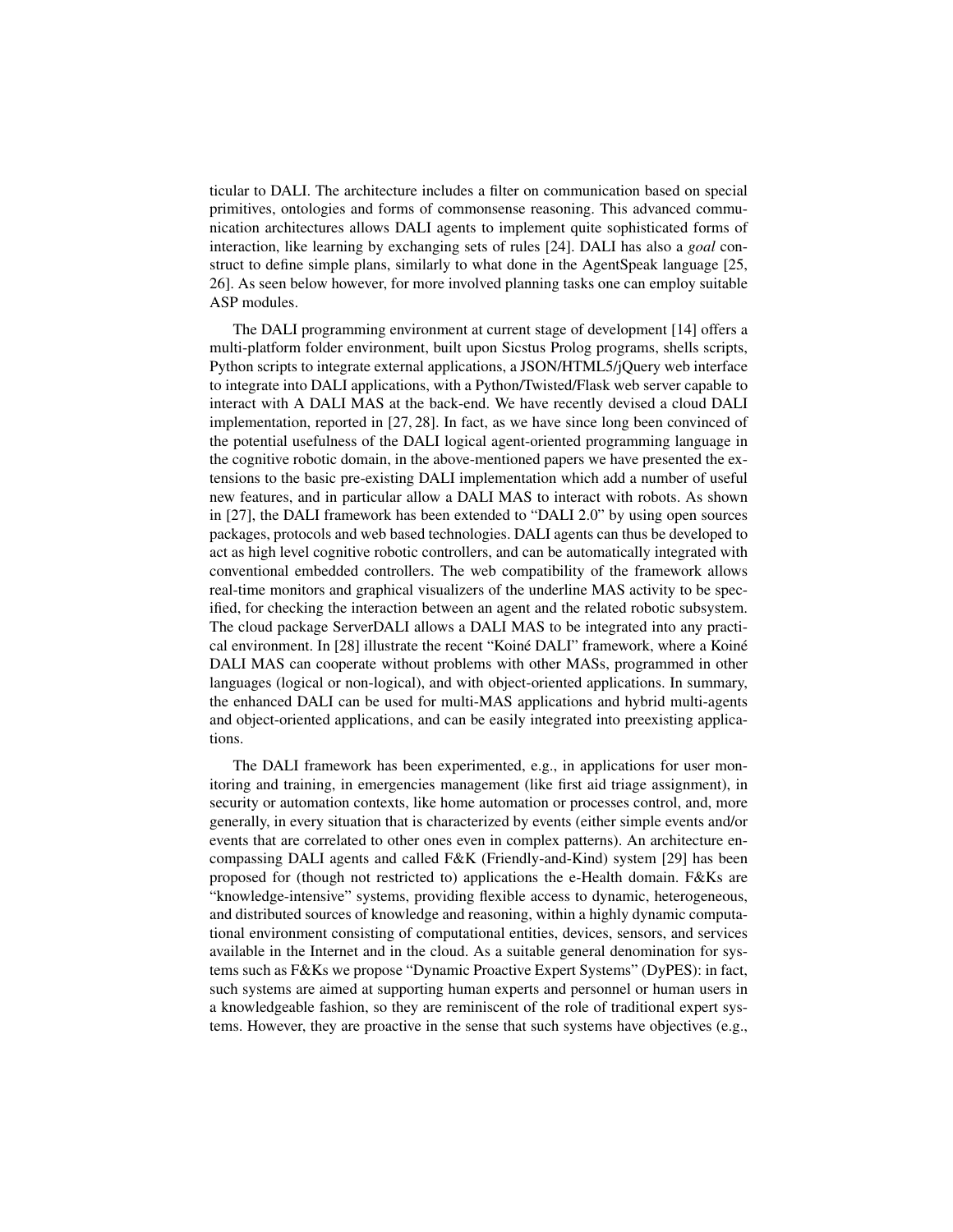monitoring patients, managing resources, exploring territories, etc.) that they pursue autonomously, requiring human intervention only when needed. They are also dynamic, because they are able to exploit not only a predefined knowledge base: rather, they are equipped with a number of reasoning modules, and they are able to locate other such modules, and the necessary knowledge and reasoning auxiliary resources. In fact, DyPESs are characterized by "Knowledge Intensity", in the sense that in general a large amount of heterogeneous information and data must be retrieved, shared and integrated in order to reason within the system's domain. DyPESs can be Cyber-Physical Systems integrating software and physical components [30], and can be able to perform Complex Event Processing, i.e., to actively monitor event data so as to make automated decisions and take time-critical actions (DALI has been in fact empowered with CEP capabilities [31]).

Agents (and in particular robotic agents) have complex goals that may need to be decomposed, either hierarchically or anyway into related sub-goals; moreover, such goals may change in time depending upon the interaction with the environment. Prologbased logical agents such as DALI agents but also agents written in other agent-oriented computational-logic-based languages (e.g., AgentSpeak [25, 26], GOAL [32, 33], 3APL [34, 35]) can devise and execute plans. However, they are not easily able to decompose goals into sub-goals, evaluate (based upon preferences) alternative plans, and re-plan if needed, possibly for some sub-goals only; implementing such features within a single agent would in fact make the agent code heavy to understand and execute.

We have since long equipped DALI with a plugin for invoking ASP solvers and thus executing ASP modules. If such a module is used for planning, the possibility has been recently introduced to choose among the generated plans based upon preferences; the preference strategies implemented so far are: (i) shortest plan; (ii) minimal-cost plan; (iii) plan including a minimum/maximum number of a certain kind of actions; we intend to implement plan evaluation based upon preferences on resource consumption, following the principles of [36–39].

Below we propose a DALI MAS architecture aimed at goal decomposition, sub-goal assignment, planning and re-planning concerning complex goals.

# 4 The MAS Architecture

In this section we illustrate the features of the proposed architecture. The DALI MAS is intended to fulfill the so-called *bounded rationality principle*, by which a plan for reaching a goal has to be devised and executed in a timely manner before a ultimate  $T_{max}$  deadline. Consequently, there is a second deadline  $T_{PlanMax} < T_{Max}$  by which a plan has to be computed and selected, so that the remaining time is sufficient for plan execution.

Thus, given the input set  $T_{PlanMax}$ ,  $T_{Max}$ ,  $G$ ,  $N$ , where  $G$  is the goal,  $N$  is the instance size of the problem to be solved (if applicable), the MAS operates via the following steps.

- (i) Decompose the overall goal into suitable sub-goals;
- (ii) For each sub-goal, generate a plan within the  $T_{PlanMax}$  deadline;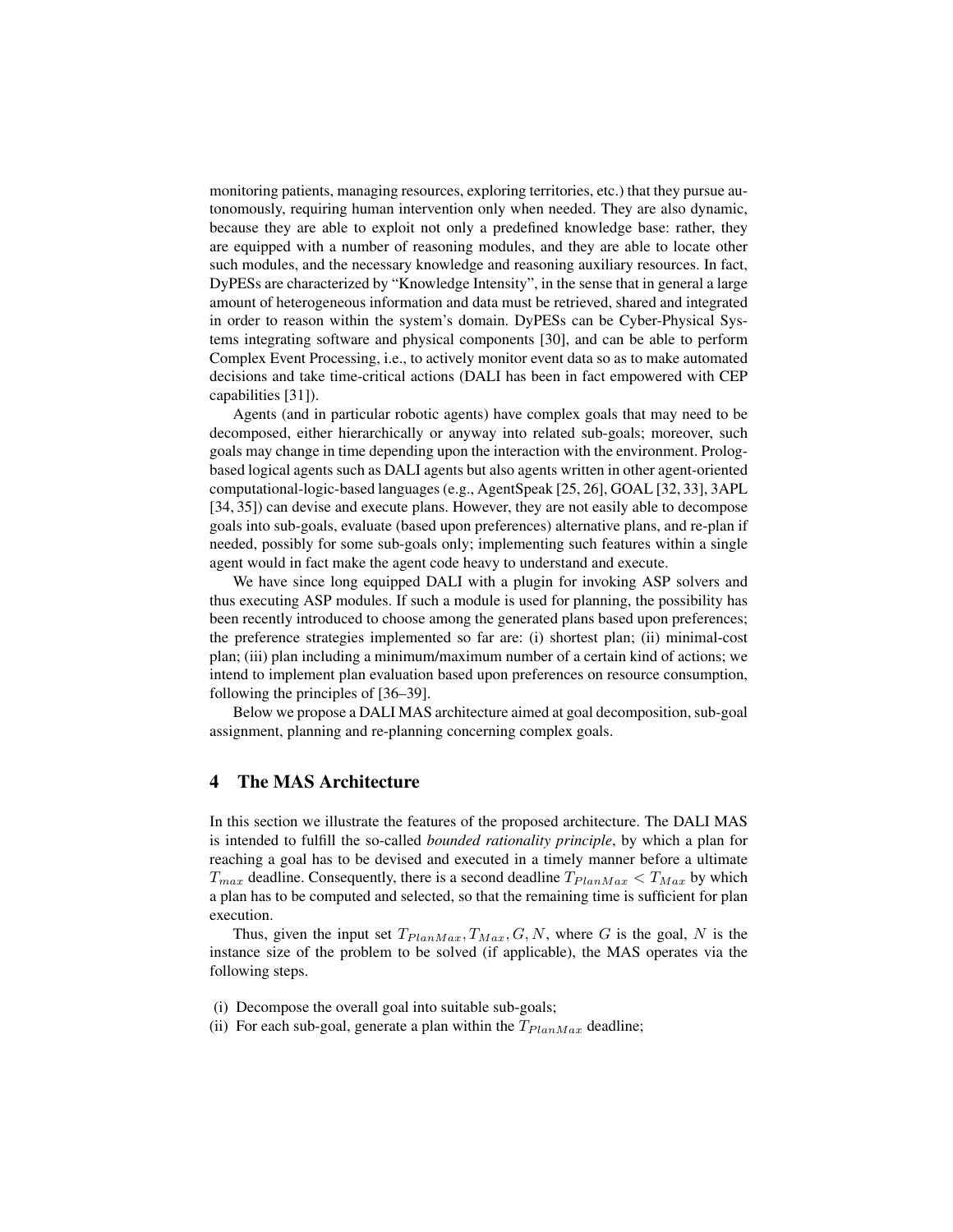- (iii) Execute the plan within the  $T_{Max}$  deadline; in case of failure (insufficient time), maximize the length of the partially executed plan;
- (iv) In case of a change of conditions in the environment, re-plan, possibly limiting this activity to specific sub-goals resulting from the partitioning.

Sub-goals can be determined by any kind of goal partitioning algorithm. In the disaster management case study, here discussed, it is obtained simply by sub-dividing the main geographical area into slightly overlapping sub-territories. Other algorithms can be adopted to generate sub-plans, for instance those presented in [40], [41] and [42]. The planner agent equipped with an ASP module may find more than one plan for each (sub-)goal; so it is useful (as said before) to apply metrics by which a plan could be preferred to another one. The proposed DALI MAS architecture is shown in Figure 2 and the agent behaviors are the following.



Fig. 2. DALI MAS architecture: Coordinator, Meta-Planner, Planner, Explorer agents. The MAS can be deployed over a cloud computing architecture, thus distributing and balancing the required computational resources. The ASP module is executed via an external solver, configurable depending on the required capabilities. The EXPLORER agent is supposed to execute a plan, possibly working "in the field", i.e., embedded in a mobile robot or some other facility.

- COORDINATOR agent: this agent synchronizes all the actions of the MAS and updates the global state of goal solving. Its tasks are the following.
	- (a) Ensure the proper activation of the MAS.
	- (b) Interact with the external world and whenever needed set new objectives for the MAS or revise the present goals.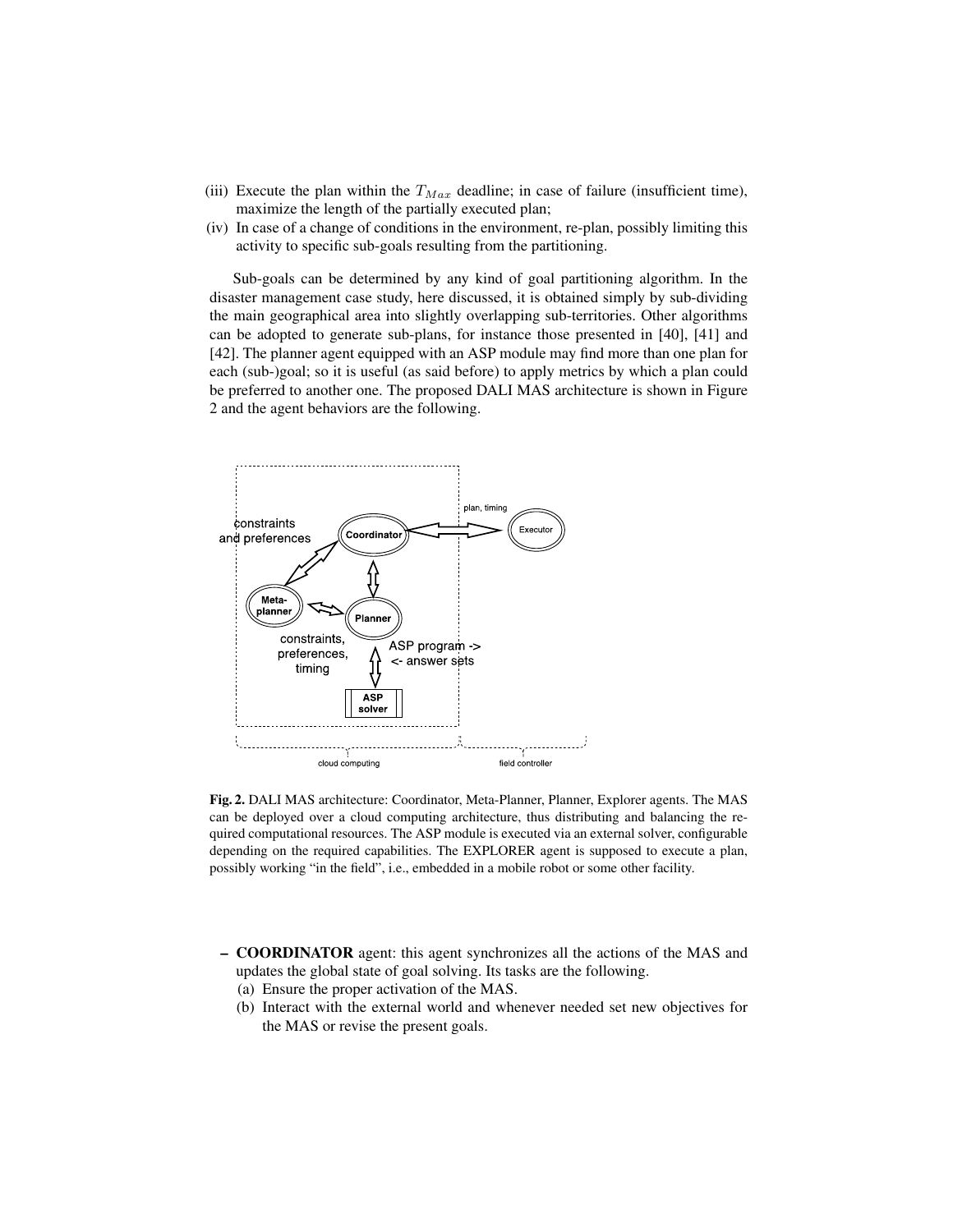- (c) Initialize the  $T_{PlanMax}$  and  $T_{Max}$  deadlines, depending upon the goal.
- (d) Decompose a goal into subgoals.
- (e) For each subgoal, activate a copy of the META-PLANNER agent, possibly providing as input the preference criterion for plan selection.
- (f) receive from the META-PLANNER agent the plan to be executed up to  $T_{PlanMax}$  and deliver the plan to the **EXPLORER** agent, which is in charge of plan execution within maximum time  $T_{Max}$  -  $T_{PlanMax}$ .
- (h) If time elapses, or new events occur, cancel the current running plan and if applicable send a replan indication to the META-PLANNER.
- (h) Logs all events to a log server.
- META-PLANNER agent, whose tasks are the following.
	- (a) Receive the triggering event from the COORDINATOR to start the search for a new plan.
	- (b) Generate input for the PLANNER agent while monitoring its performances. If the PLANNER agent does not deliver before  $T_{PlanMax}$ , cancel the plan request and ask PLANNER to generate a trivial plan.
	- (c) Apply plan selection accorded to preferences, either local or set by COORDI-NATOR agent. That is, it exploits the given preference criteria in order to select the plan which is closer to the specified preferences whenever the PLANNER returns more than one answer.
	- (c) If requested by COORDINATOR agent, ask PLANNER for re-planning with updated input.
- PLANNER agent, which receives as input the time constraints  $T_{PlanMax}$ ,  $T_{Max}$ and spatial constraints  $C_{\%}, N, F$  (e.g.: coverage, number of reach/do not reach cells) from META-PLANNER and generates possible plans via an ASP module, if possible within the  $T_{PlanMax}$  deadline. If more than a single answer is produced by the ASP solver, it returns all available plans to the META-PLANNER. If no solution exists, it generates a trivial plan (if possible), i.e. a simple greedy algorithm without global optimization.
- EXPLORER: puts into action the plan provided by the COORDINATOR, if possible within the  $T_{Max}$  deadline, and notifies the **COORDINATOR** upon completion. The explorer is in charge of plan execution and is so-called as a reminiscence of the case study presented below; in general however, the name is justified because this agent can execute plans (also) by means of physical components in a Cyber-Physical System, and/or by means of robotic elements of various kinds. In Figure 1, EXPLORER is designated as "field controller" as plan execution is situated into some environment.

## 5 Case Study

The architecture presented above has been inspired and motivated by a case-study that has been actually implemented and experimented, and presented in [43]. The overall goal in the case study is to explore an unknown territory upon occurrence of some kind of catastrophic event (earthquake, fire, flooding, terrorist attack, ect.). For simplicity, we have modeled the territory (also called "area") as a set of a  $N*N$  parts represented as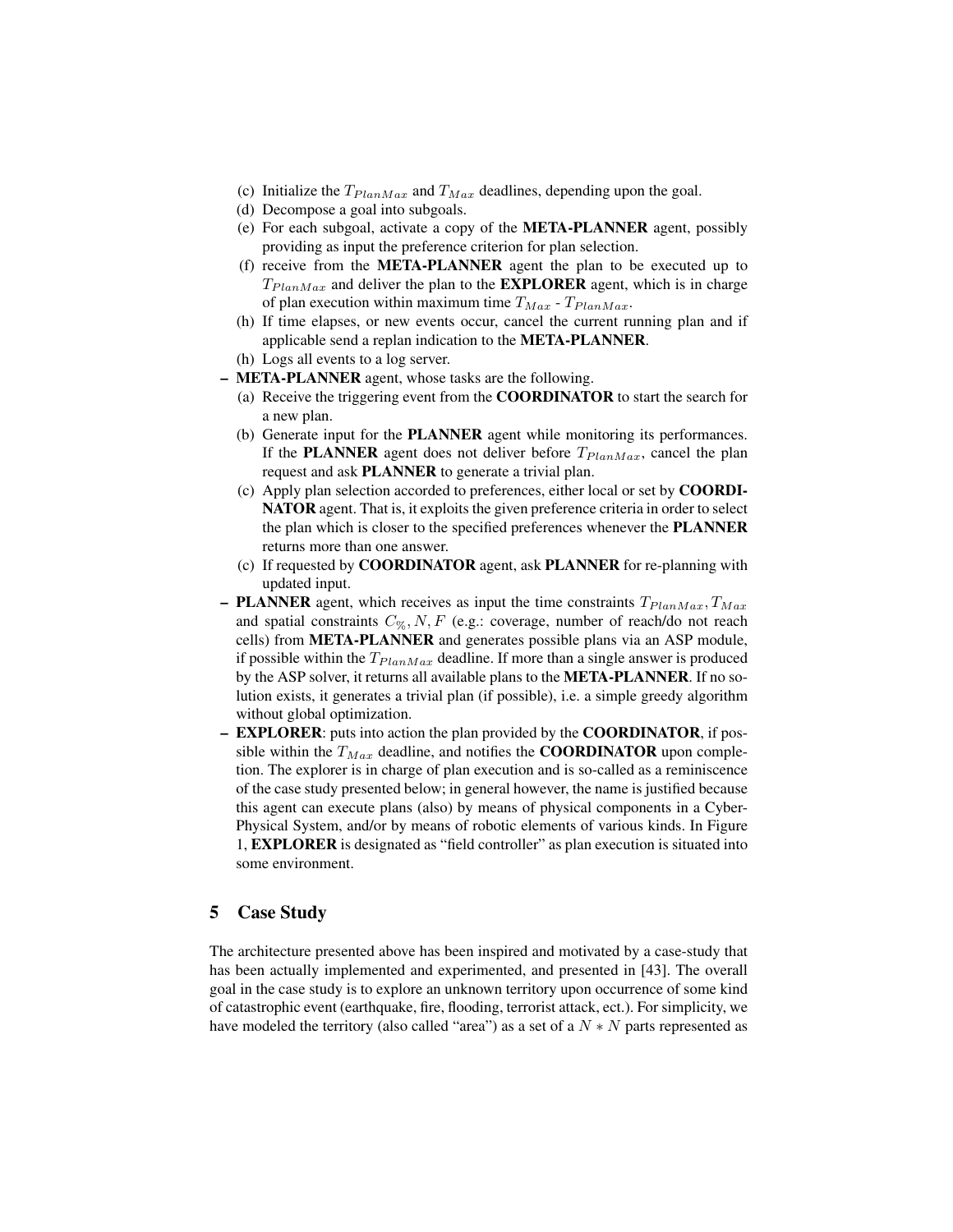chessboards, i.e., squares of cells, where some cells are marked as unreachable/forbidden, and are therefore considered as "holes" in the chessboard. This represents the fact that the agents may be notified by an external authority or by other sources of the actual impossibility of traversing that location because of some kind of obstruction/danger. The forbidden/unreachable locations can change in time.

For the sake of experiments, the robot that each agent employs for exploration has been represented (in the case study) as a chess' knight piece, which performs knight leaps. This is to signify that a real robot (whatever its kind) will in practice have limited possibilities of movement. In this way, the problem of exploration of a single piece of territory can be modeled as a variant of the well-known "knight tour with holes" problem, for which well-known ASP solutions exist. The ultimate objective would be that of devising an Hamiltonian path, thus fully exploring the given piece of territory while skipping the forbidden squares. As however the Hamiltonian path option results too heavy with reasonable instance size (actually, it is too heavy for size more than 8), we resorted to sub-optimal solutions which adopt soft constraints in order to visit each square as few times as possible.

The Knight Tour with holes problem has constituted a benchmark in recent ASP competitions, aimed at comparing ASP solvers performances. We performed a number of modifications to the original version [44] concerning: the representation of holes; the objective of devising a path which, though not Hamiltonian, guarantees a required degree of coverage with the minimum number of multiple-traversals; simple forms of loop-checking for avoiding at least trivial loops. For the sake of completeness, below is the sketch of our solution, formulated for the DLV ASP solver [45], though it might be easily reformulated for other solvers. The key modifications to the base solution are the following.

– We modified the *reached* constraint, and transformed it into a "soft" (or *weak*) constraint, satisfied if possible, denoted by connective :∼, so as not to be forced to finding a Hamiltonian path.

```
reached(X, Y) :- move(1, 1, X, Y).
read(X, Y) :- reached(X1, Y1),move(X1,Y1,X,Y).
: ∼ cell(X,Y),
      not forbidden(X,Y),
      not reached(X,Y).
```
 $-$  We added a coverage-satisfaction rule, where *coverage* denotes the required degree of coverage and  $number\_forbidden$  the number of holes, and  $V$  is the instance size, i.e., the chessboard edge. The maximum possible coverage is 100% of the available cells, i.e.,  $M = V * V$ , while the minimum coverage N is computed in terms of coverage, considering the holes. Suitable application of the count DLV constraint [45] guarantees the desired coverage.

```
coverage(95). % sample coverage degree,
              % can be changed
number_forbidden(5).
cov(N) :-
  N \leq #count{X,Y}: reached(X,Y)} \leq M,
```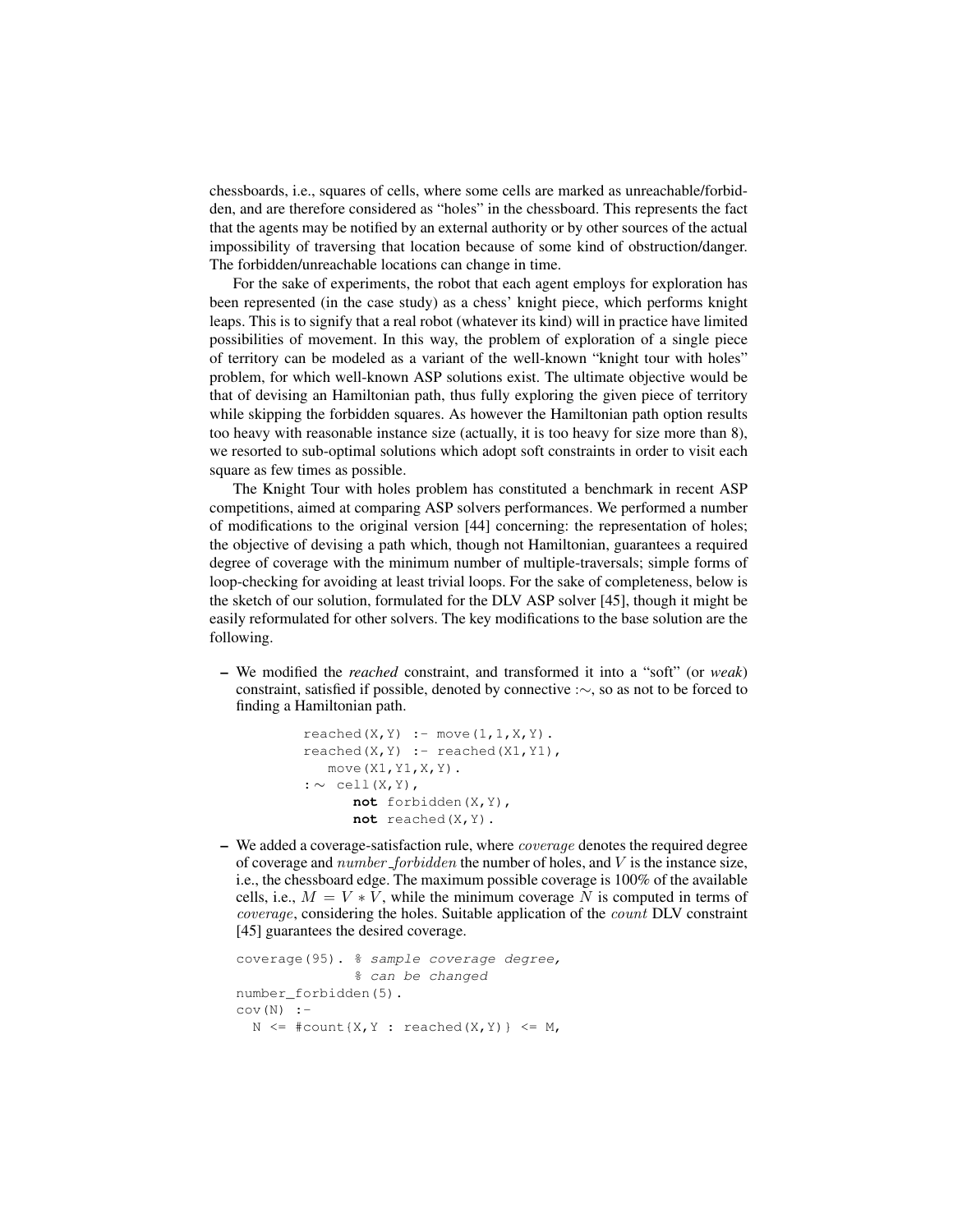```
size(V), coverage(Z),
number_forbidden(F),
M = V \star V, N2 = M \star Z,
N3 = N2 / 100, N = N3 - F.
```
Experimental results, presented in [43, 46], have demonstrated the usefulness of the proposed MAS architecture, that is actually able to effectively cope with real-world instance sizes. The architecture in this case study works as follows.

- The COORDINATOR agent partitions the territory that must be explored into a number of (possibly overlapping) sections (chessboards) of reasonable size, each one to be assigned to a META-PLANNER instance.
- Each instance of the META-PLANNER agent exploits its own associated copy of the planner agent (ASP module), which computes possible plans.
- Different preference policies for plan selection can possibly be associated with different sections of the territory to be explored, and can therefore be applied to the associated META-PLANNER, according to directions provided by the user/environment.
- Each plan selected for execution (exploration to be performed) is assigned to a separate EXPLORER agent, specifically assigned to that territory section.
- The COORDINATOR will devise re-planning for each portion of the territory for which the unreachable location have changed.

Reasonable metrics to evaluate plans returned by the ASP module can be in terms of: (i) number of cells that have to be visited when using coverage, (ii) length of the path, (iii) presence of loops (when the Hamiltonian constraint is released), (iv) plan cost, in case there is a specific cost associated to each cell, (v) preference on which (kinds of) cells one should prioritarily visit. Preference criteria can then be defined by selecting one metric, or by combining different metrics: for instance, a criterium may consist in preferring the shortest path, if it does not exceed a certain cost.

# 6 Related Work, Discussion and Concluding Remarks

Goal reasoning and goal decomposition is very relevant task, crucial in dynamic and unpredictable environments where such decomposition can hardly be performed "a priori". We have proposed a MAS architecture for flexible goal decomposition, plan formation and execution  $<sup>1</sup>$ . In real applications, a MAS for each (class of) goal(s) would</sup> be designed, implemented and located into the DALI cloud. In fact, each MAS will be programmed according to a goal to be reached, i.e., to a problem to be solved. Then, an agent that needs to solve a certain goal can refer to the suitable MAS. As mentioned,

<sup>&</sup>lt;sup>1</sup> Previous versions of this paper have been presented at SIRLE 2018, AAAI 2018 Spring Symposium on Integrating Representation, Reasoning, Learning, and Execution for Goal Directed Autonomy, held at Stanford University, Palo Alto, CA, United States, March 26-28, 2018 and at the 6th Goal Reasoning Workshop at IJCAI 2018 (both with no archival Proceedings).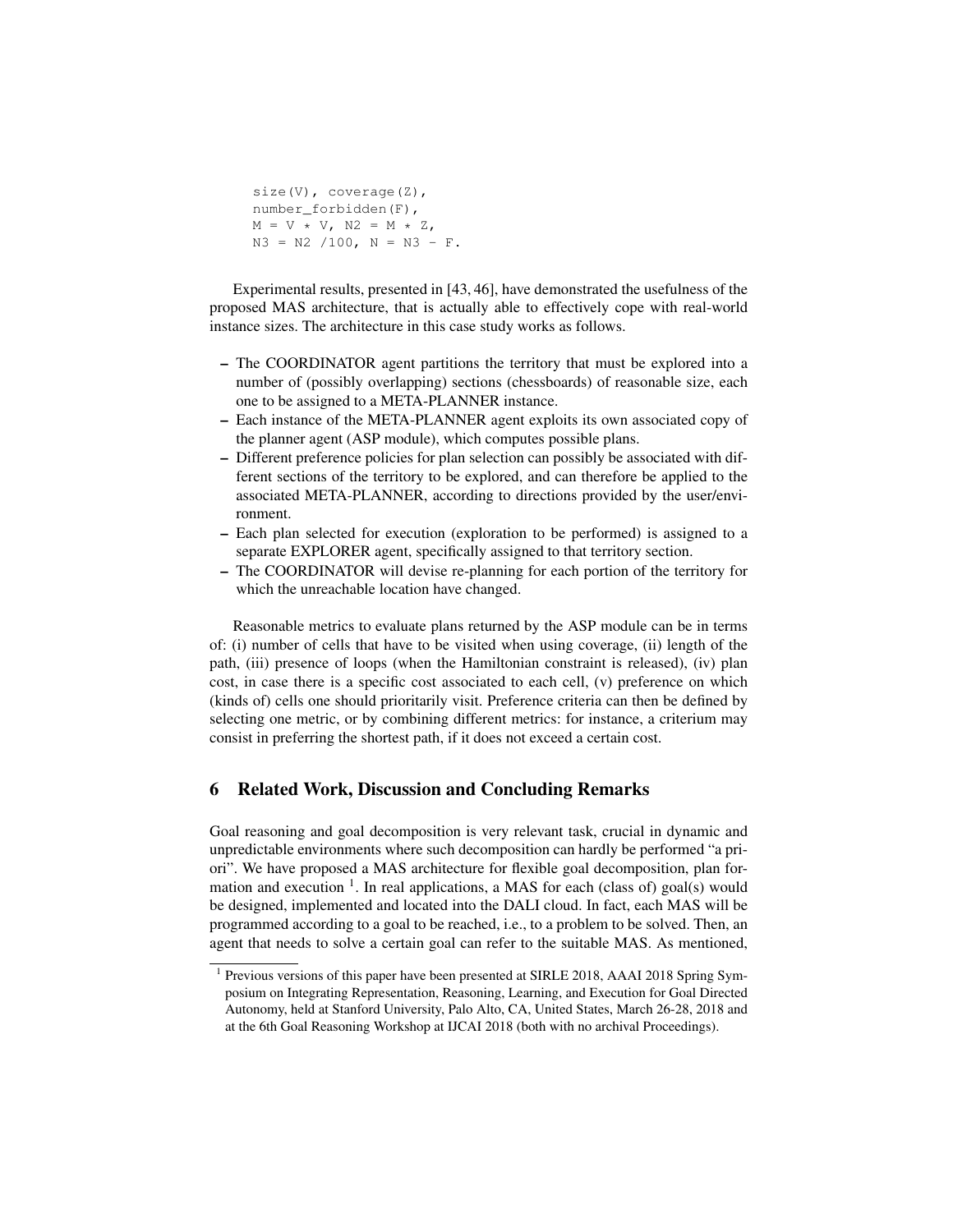the DALI framework allows uniform access also to agents written in other languages/ formalisms. So, the proposed solution is not DALI-specific but rather can be generally adopted.

Relevant related work exists concerning robotic applications in changing environment. The work presented in [47] proposes a method to temporarily reassign individual service robots in a multi-robot system from their original task provide guide to humans in need from one location to another in the environment. This is related to rescue after some kind of unexpected event. Our approach comes prior to rescue, of which it may constitute a prerequisite: in fact, after catastrophic events previous knowledge of the environment may become obsolete, so that the action of service robots can become difficult or even impossible. Thus, exploration can provide such a multi-robot system with reliable information (to be constantly updated) to perform their task.

[48, 49] propose the ER-DCOPs approach to model DCOPs (Distributed Constraint Optimization Problems, that are useful to model a number of multi-agent coordination problems) when there is uncertainty in constraint utilities. The ER-DCOPs solution can implemented in ASP (a highly parallel GPU-based implementation is also described), so as to exploit reasoning in order to reduce the solution search space. Agents are supposed to communicate in order to jointly solve the given problem. This kind of solution can again be very useful for rescue and assistance, in order, for instance to decide to which hospitals to send the injured and which route to advise to the survivors so as to avoid bottlenecks. For exploration, we have devised instead a solution that for the sake of efficiency makes interaction among the meta-planners and the explorer agents unnecessary, even if this implies to disregard full optimality.

### 7 Acknowledgement

This research has been carried out thanks to internal funding provided by our Department (DISIM - Dipartimento di Ingegneria e Scienze dell'Informazion e Matematica) at the University of L'Aquila.

#### References

- 1. Costantini, S., De Gasperis, G., Nazzicone, G., Tarantino, L.: Context and action: A unitary vision within a logic-based multi-agent environment. Lecture Notes in Information Systems and Organisation 18 (2016) 97–111
- 2. Fisher, M., Bordini, R.H., Hirsch, B., Torroni, P.: Computational logics and agents: a road map of current technologies and future trends. Computational Intelligence Journal 23(1) (2007) 61–91
- 3. Bordini, R.H., Braubach, L., Dastani, M., Fallah-Seghrouchni, A.E., Gómez-Sanz, J.J., Leite, J., O'Hare, G.M.P., Pokahr, A., Ricci, A.: A survey of programming languages and platforms for multi-agent systems. Informatica (Slovenia) 30(1) (2006) 33–44
- 4. Artikis, A., Pitt, J.V.: Specifying open agent systems: A survey. In Artikis, A., Picard, G., Vercouter, L., eds.: Engineering Societies in the Agents World IX, 9th International Workshop, ESAW 2008, Revised Selected Papers. (2008) 29–45
- 5. Costantini, S.: Answer set modules for logical agents. In de Moor, O., Gottlob, G., Furche, T., Sellers, A., eds.: Datalog Reloaded: First International Workshop, Datalog 2010. Volume 6702 of LNCS. Springer (2011) Revised selected papers.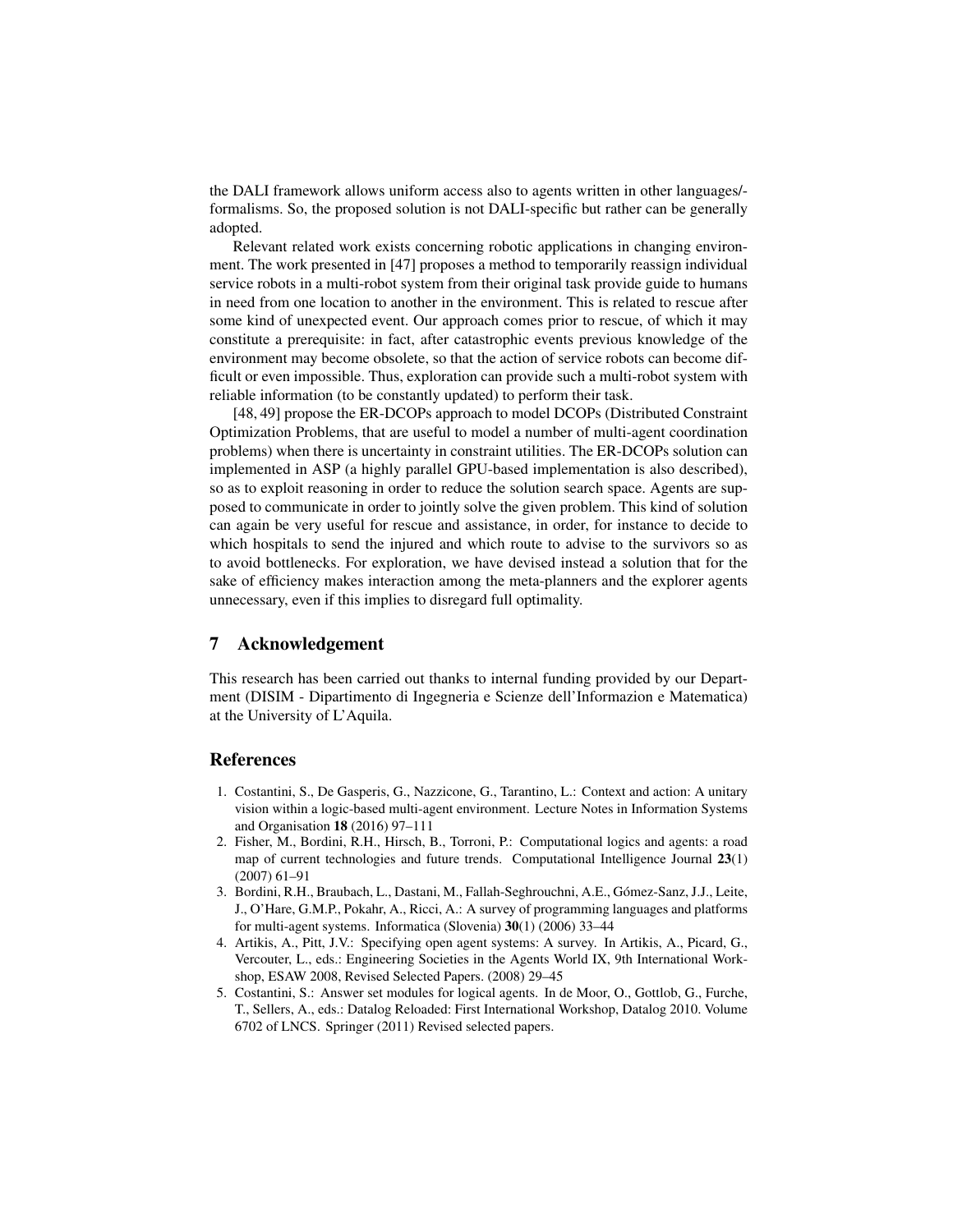- 6. Brewka, G., Eiter, T., (eds.), M.T.: Answer set programming: Special issue. AI Magazine 37(3) (2016)
- 7. Baral, C.: Knowledge representation, reasoning and declarative problem solving. Cambridge University Press (2003)
- 8. Leone, N.: Logic programming and nonmonotonic reasoning: From theory to systems and applications. In Baral, C., Brewka, G., Schlipf, J., eds.: Logic Programming and Nonmonotonic Reasoning, 9th International Conference, LPNMR 2007. (2007)
- 9. Truszczyński, M.: Logic programming for knowledge representation. In Dahl, V., Niemelä, I., eds.: Logic Programming, 23rd International Conference, ICLP 2007. (2007) 76–88
- 10. Web-references: Some ASP solvers Clasp: potassco.sourceforge.net; Cmodels: www.cs.utexas.edu/users/tag/cmodels; DLV: www.dbai.tuwien. ac.at/proj/dlv; Smodels: www.tcs.hut.fi/Software/smodels.
- 11. Costantini, S., Tocchio, A.: A logic programming language for multi-agent systems. In Flesca, S., Greco, S., Leone, N., Ianni, G., eds.: Logics in Artificial Intelligence, European Conference, JELIA 2002, Proceedings. Volume 2424 of Lecture Notes in Computer Science., Springer (2002)
- 12. Costantini, S., Tocchio, A.: The DALI logic programming agent-oriented language. In Alferes, J.J., Leite, J.A., eds.: Logics in Artificial Intelligence, 9th European Conference, JELIA 2004, Proceedings. Volume 3229 of Lecture Notes in Computer Science., Springer (2004) 685–688
- 13. Costantini, S.: The DALI agent-oriented logic programming language: Summary and references 2015 (2015)
- 14. De Gasperis, G., Costantini, S., Nazzicone, G.: Dali multi agent systems framework, doi 10.5281/zenodo.11042. DALI GitHub Software Repository (July 2014) DALI: http:// github.com/AAAI-DISIM-UnivAQ/DALI.
- 15. Bruynooghe, M., Mantadelis, T., Kimmig, A., Gutmann, B., Vennekens, J., Janssens, G., Raedt, L.D.: Problog technology for inference in a probabilistic first order logic. In: ECAI 2010 - 19th European Conference on Artificial Intelligence, Lisbon, Portugal, August 16-20, 2010, Proceedings. (2010) 719–724
- 16. Bevar, V., Muccini, H., Costantini, S., Gasperis, G.D., Tocchio, A.: A multi-agent system for industrial fault detection and repair. In: Advances on Practical Applications of Agents and Multi-Agent Systems. Advances in Intelligent and Soft Computing, Springer, Berlin Heidelberg (2012) 47–55 Paper and demo.
- 17. Gelfond, M., Lifschitz, V.: The stable model semantics for logic programming. In Kowalski, R., Bowen, K., eds.: Proceedings of the 5th International Conference and Symposium on Logic Programming (ICLP/SLP'88). The MIT Press (1988) 1070–1080
- 18. Gelfond, M., Lifschitz, V.: Classical negation in logic programs and disjunctive databases. New Generation Computing 9 (1991) 365–385
- 19. Son, T.C.: Answer set programming and its applications in planning and multi-agent systems. In Balduccini, M., Janhunen, T., eds.: Logic Programming and Nonmonotonic Reasoning - 14th International Conference, LPNMR 2017, Proceedings. Volume 10377 of Lecture Notes in Computer Science., Springer (2017) 23–35
- 20. Romero, J., Schaub, T., Son, T.C.: Generalized answer set planning with incomplete information. In Bogaerts, B., Harrison, A., eds.: Proceedings of the 10th Workshop on Answer Set Programming and Other Computing Paradigms co-located with the 14th International Conference on Logic Programming and Nonmonotonic Reasoning, ASPOCP@LPNMR 2017. Volume 1868 of CEUR Workshop Proceedings., CEUR-WS.org (2017)
- 21. Calimeri, F., Ianni, G., Krennwallner, T., Ricca, F.: The answer set programming competition. AI Magazine 33(4) (2012) 114–118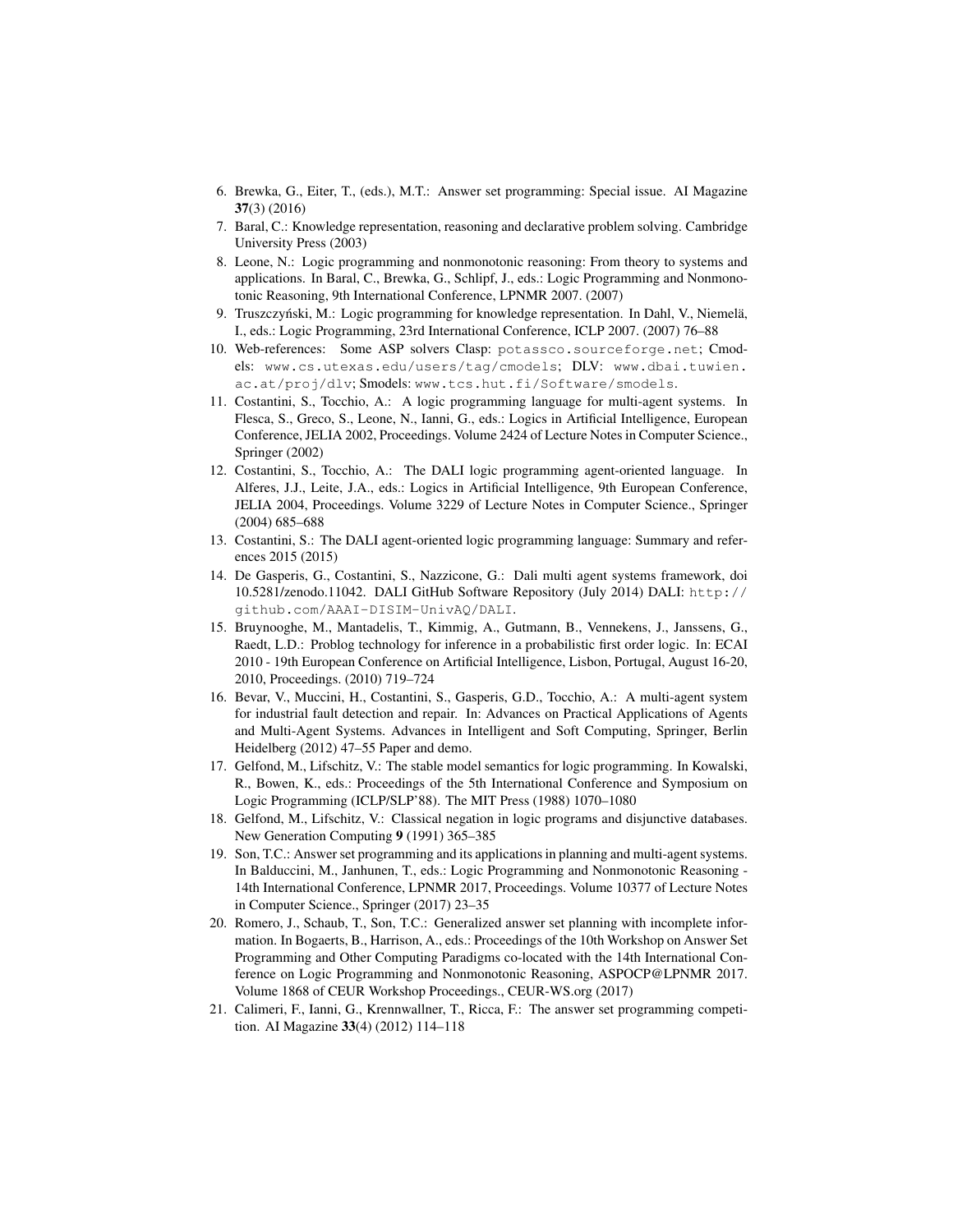- 22. Costantini, S., Tocchio, A.: About declarative semantics of logic-based agent languages. In Baldoni, M., Endriss, U., Omicini, A., Torroni, P., eds.: Declarative Agent Languages and Technologies III, Third International Workshop, DALT 2005, Selected and Revised Papers. Number 3904 in Lecture Notes in Computer Science. Springer (2006) 106–123
- 23. Costantini, S., Tocchio, A., Verticchio, A.: Communication and trust in the DALI logic programming agent-oriented language. Intelligenza Artificiale 2(1) (2005) 39–46 Journal of the Italian Association AI\*IA.
- 24. Costantini, S., Tocchio, A.: Learning by knowledge exchange in logical agents. In Corradini, F., Paoli, F.D., Merelli, E., Omicini, A., eds.: WOA 2005: Dagli Oggetti agli Agenti. 6th AI\*IA/TABOO Joint Workshop "From Objects to Agents": Simulation and Formal Analysis of Complex System, Pitagora Editrice Bologna (2005) 1–8
- 25. Rao, A.S., Georgeff, M.: Modeling rational agents within a BDI-architecture. In: Proceedings of the Second Int. Conf. on Principles of Knowledge Representation and Reasoning (KR'91), Morgan Kaufmann (1991) 473–484
- 26. Bordini, R.H., Hübner, J.F.: Semantics for the Jason variant of AgentSpeak (plan failure and some internal actions). In Coelho, H., Studer, R., Wooldridge, M., eds.: ECAI 2010 - 19th European Conference on Artificial Intelligence, Proceedings. Volume 215 of Frontiers in Artificial Intelligence and Applications., IOS Press (2010) 635–640
- 27. Costantini, S., De Gasperis, G., Nazzicone, G.: DALI for cognitive robotics: Principles and prototype implementation. In Lierler, Y., Taha, W., eds.: Practical Aspects of Declarative Languages - 19th International Symposium, Proceedings. Volume 10137 of Lecture Notes in Computer Science., Springer (2017) 152–162
- 28. Costantini, S., De Gasperis, G., Pitoni, V., Salutari, A.: Dali: A multi agent system framework for the web, cognitive robotic and complex event processing. In: Proceedings of the 32nd Italian Conference on Computational Logic. Volume 1949 of CEUR Workshop Proceedings., CEUR-WS.org (2017) 286–300 http://ceur-ws.org/Vol-1949/CILCpaper05.pdf.
- 29. Aielli, F., Ancona, D., Caianiello, P., Costantini, S., Gasperis, G.D., Marco, A.D., Ferrando, A., Mascardi, V.: FRIENDLY & KIND with your health: Human-friendly knowledgeintensive dynamic systems for the e-health domain. In: Highlights of Practical Applications of Scalable Multi-Agent Systems. The PAAMS Collection - International Workshops of PAAMS 2016, Proceedings. Volume 616 of Communications in Computer and Information Science., Springer (2016) 15–26
- 30. Khaitan, S.K., McCalley, J.D.: Design techniques and applications of cyberphysical systems: A survey. IEEE Systems Journal 9(2) (2015) 350–365
- 31. Costantini, S.: Ace: a flexible environment for complex event processing in logical agents. In Matteo Baldoni, L.B., Dastani, M., eds.: Engineering Multi-Agent Systems, Third International Workshop, EMAS 2015, Revised Selected Papers. Volume 9318 of Lecture Notes in Computer Science., Springer (2015)
- 32. Hindriks, K.V.: Programming rational agents in goal. In: Multi-Agent Programming. Springer US (2009) 119–157
- 33. Hindriks, K.: A verification logic for goal agents. In Dastani, M.M., Hindriks, K., Meyer, J.J.C., eds.: Specification and Verification of Multi-agent Systems. Springer (2010)
- 34. Dastani, M., van Riemsdijk, B., Dignum, F., Meyer, J.J.C.: A programming language for cognitive agents goal directed 3apl. In Dastani, M., Dix, J., Fallah-Seghrouchni, A.E., eds.: Programming Multi-Agent Systems, First International Workshop, PROMAS 2003, Selected Revised and Invited Papers. Volume 3067 of Lecture Notes in Computer Science., Springer (2004) 111–130
- 35. Dastani, M., van Riemsdijk, M.B., Meyer, J.J.C.: Programming multi-agent systems in 3APL. In Bordini, R.H., ed.: Multi-Agent Programming: Languages, Platforms and Applications. Volume 15 of Multiagent Systems, Artificial Societies, and Simulated Organizations. Springer (2005) 39–67